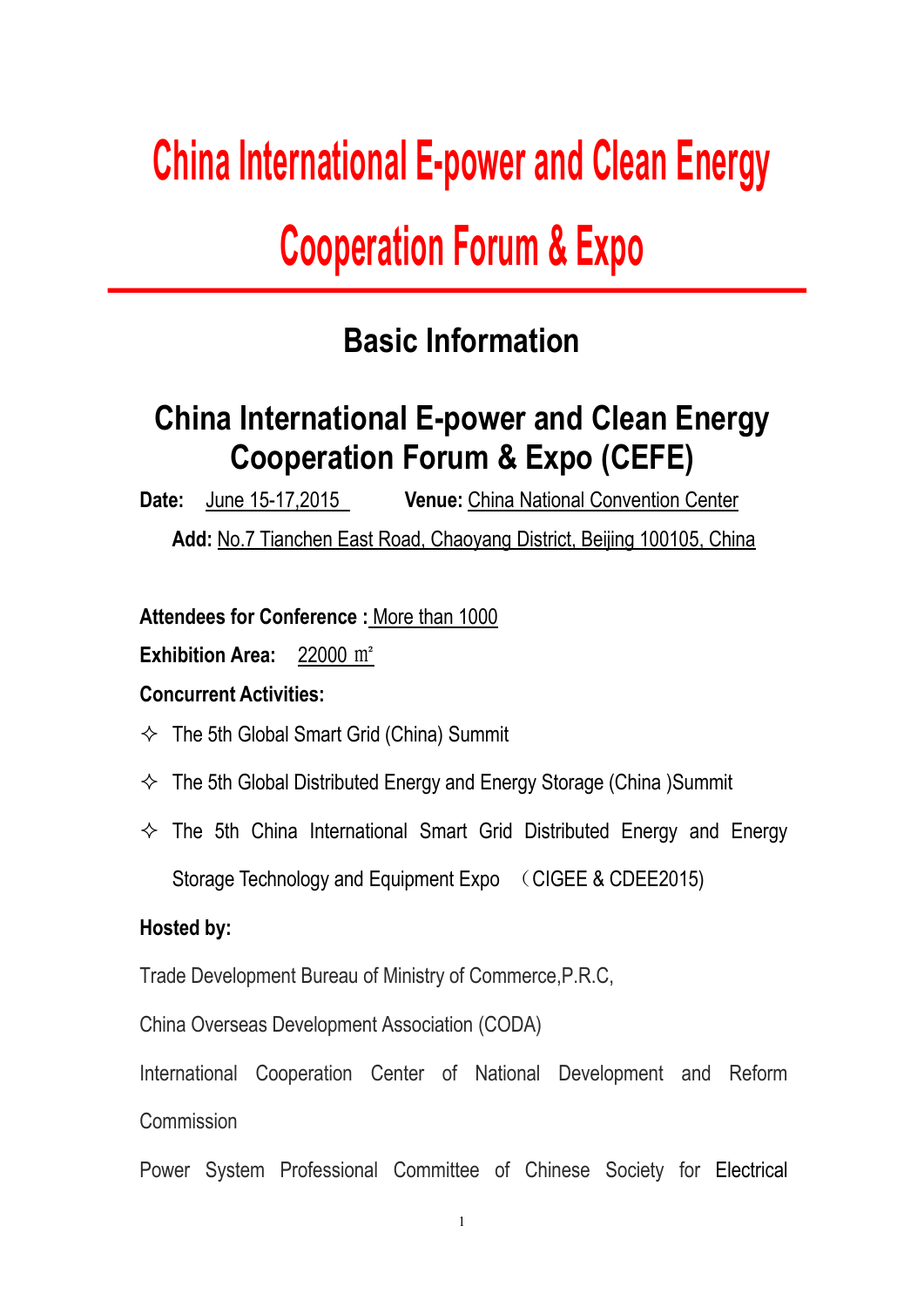Engineering (CSEE)

Thermoelectric Committee of Chinese Society for Electrical Engineering (CSEE)

**Organizer:** Devis International Exhibition (Beijing ) Co., Ltd.

**Supported by: State Grid Cooperation Southern Power Grid** 

#### **Overseas Cooperation:**

Delegation of the European Union to China

Embassy of Israel in China

IEC (International Electrotechnical Commission )

IEEE-Standards Association

WADE (World Alliance for Decentralized Energy)

United States Energy Security Council

Danish Energy Association

State of Green

Israeli Smart Energy Association

European Union Chamber of Commerce in China

GIC German Industry & Commerce Greater China

#### **Strategic Media:**

Xinhua.net, Gungming.net ,State Grid News SmartGrid news.org, Beijixing Power

News, China Energy News

## **Overview**

As the sectors of Electric Power and Energy, the "China International E-power and Clean Energy Cooperation Forum & Expo" is an important part of of "China" Overseas Investment Fair". On Oct 23-24,2014, the "6<sup>th</sup> China Overseas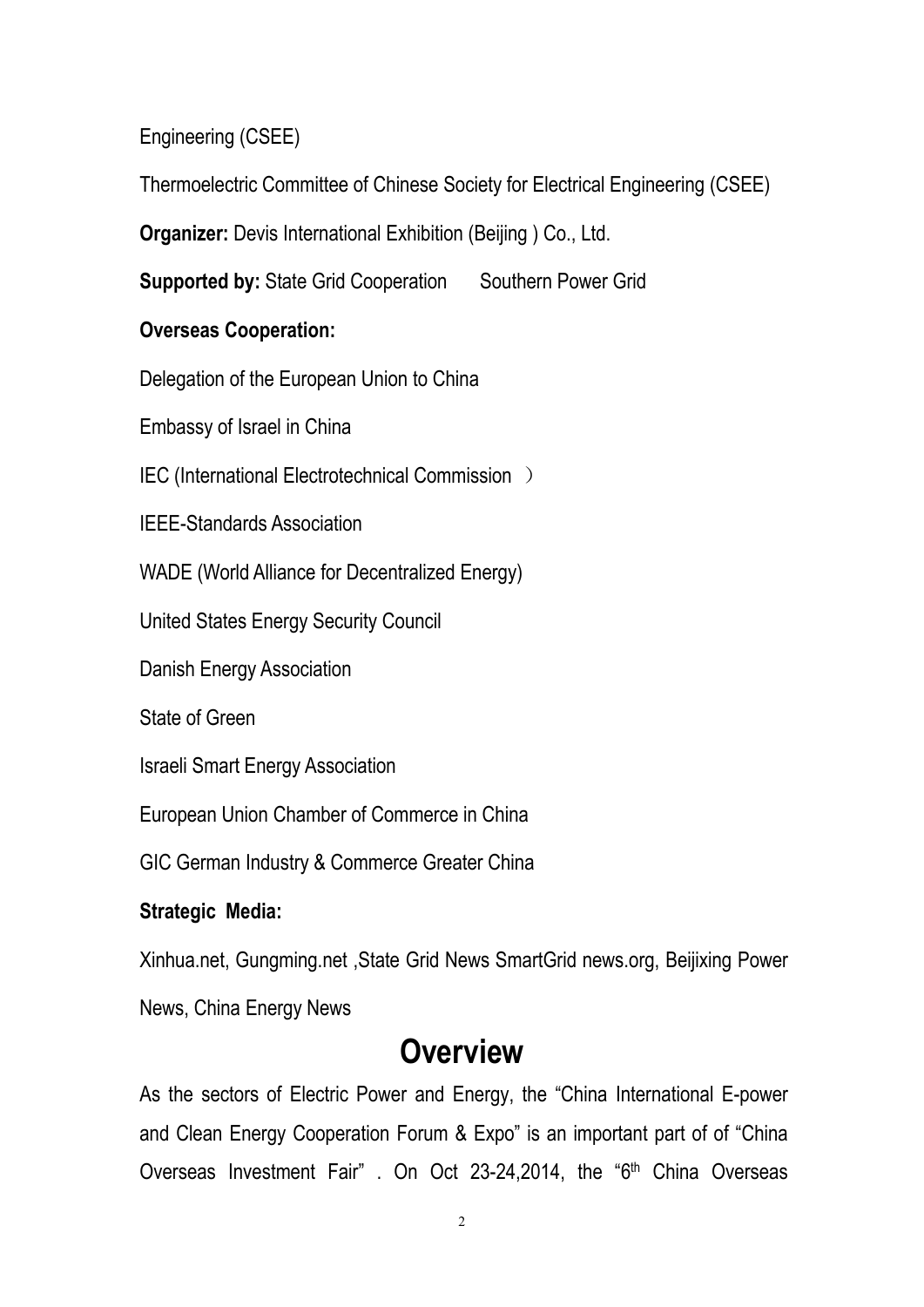Investment Fair "and "China E-power Forum & Expo" held 47 seminars including "Clean Energy International Cooperation Forum", "Smart Grid and Distributed Energy Forum" and others in Beijing Exhibition Center. More than 30 countries' representative offices including Germany, Mexico, Ireland, Britain, Russia, Turkey and others had their booths. In addition, over 50 experts of China and abroad delivered their wonderful speech.

The them of 2015 Forum is "New Situation, New Challenge: Seek the Joint of International Electric Power Cooperation". It will focus on the exchange of technology, equipment exhibition, investment and financing cooperation to promote the exchanges and cooperation in electric power and energy industry between China and Latin America, North America, Asia, Europe, Africa .The forum will also focus on: the impact of economic globalization and the regional development on the electric power and energy technology application and market demand; the influence of characteristics of the Humanities of International Society on the way of the Chinese enterprises participation in international electric power cooperation; public relations strategies and experience introduction. And this forum will also mainly introduce the strategy on cooperation with the countries (in electric powerand energy field and market, project contract and equipment purchase) involved in the of "One Belt and One Road Strategy".

This year's forum consists of "One Belt and One Road" E-power and Energy International Cooperation Forum" and other special five forums including **China -Europe, China & - North America, China - Latin America, China - Asia and China - Africa Electric Power and Clean Energy Cooperation Forum (Attachment for details ).**This forum will play an positive role in promoting

3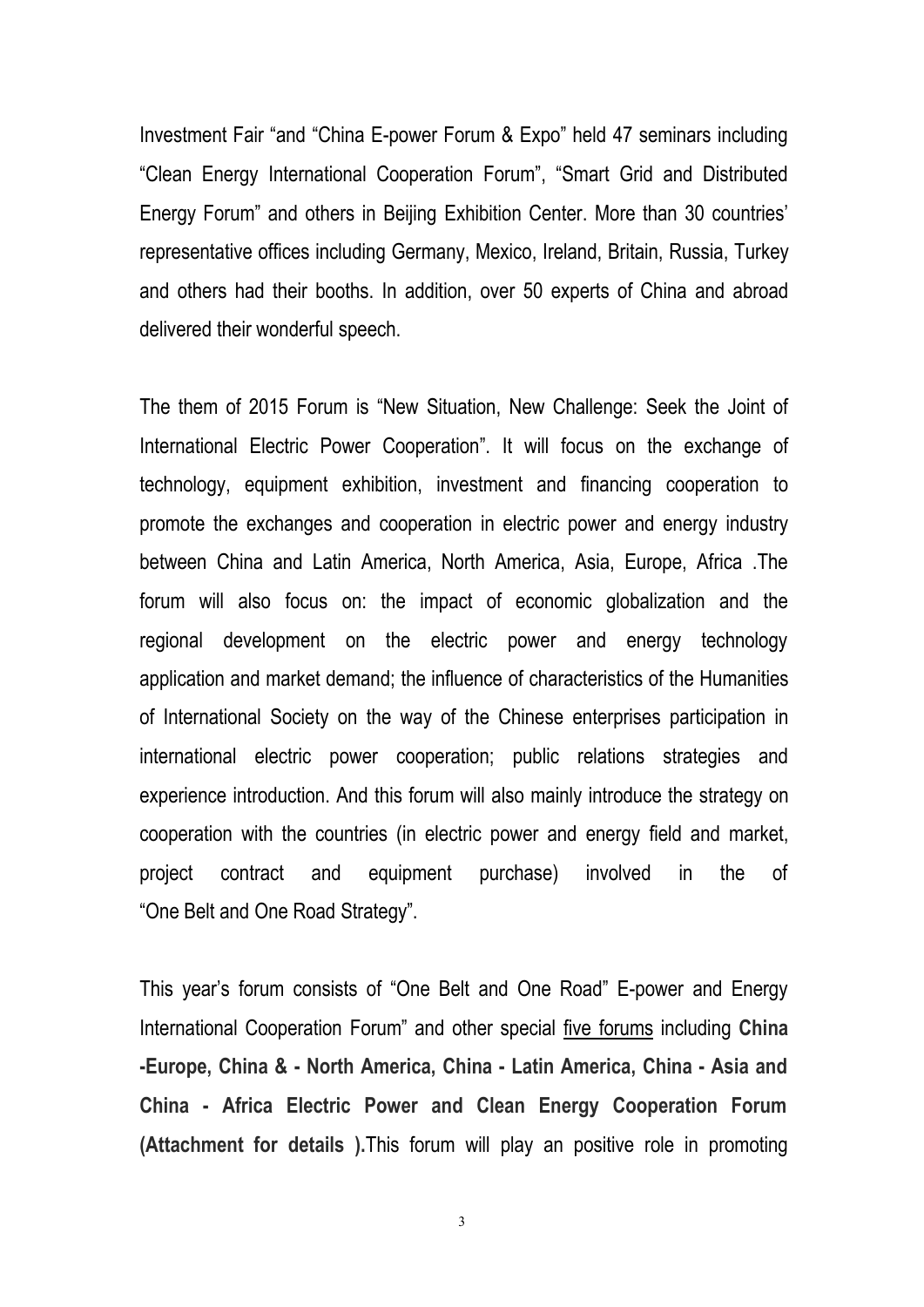the Chinese enterprises and introducing advanced technology and high-end equipment.

Besides "CEFE", the "5th China International Smart Grid Distributed Energy and Energy Storage Technology and Equipment Expo"(CIGEE &CDEE 2015) will be held at the same time. CIGEE &CDEE started in 2010. It has been consecutively held for 4 years in Beijing and become one of the China's most influential exhibitions and conferences in the smart grid and distributed energy field. Focusing on the theme of "Drive Innovative Development of Smart Grid, Establish Modern Energy Interconnected System", this forum aims to build an efficient and high-quality platform for the enterprises to promote the upgrading and development of smart grid and distributed energy industry.

2015 is the 65th Anniversary of the establishment of diplomatic relations between the our two countries. In order to promote the development of our two countries' Cleantech,samrt grid,distributed energy and energy storage,we have the great honor to invite your Embassy to take part in this activity to contribute to changes and cooperation of high-tech industry.

We sincerely invite you to support this event in the following sectors:

1. Invite an official of your Embassy in Beijing to attend the opening ceremony and make keynote report on the morning of June 15th,2015

2. Invite an outstanding expert to make a speech at "China -Europe Electric Power and Clean Energy Cooperation Forum

3. Invite your Embassy to organize the enterprises to take part in this even for looking for cooperation partners in China.

4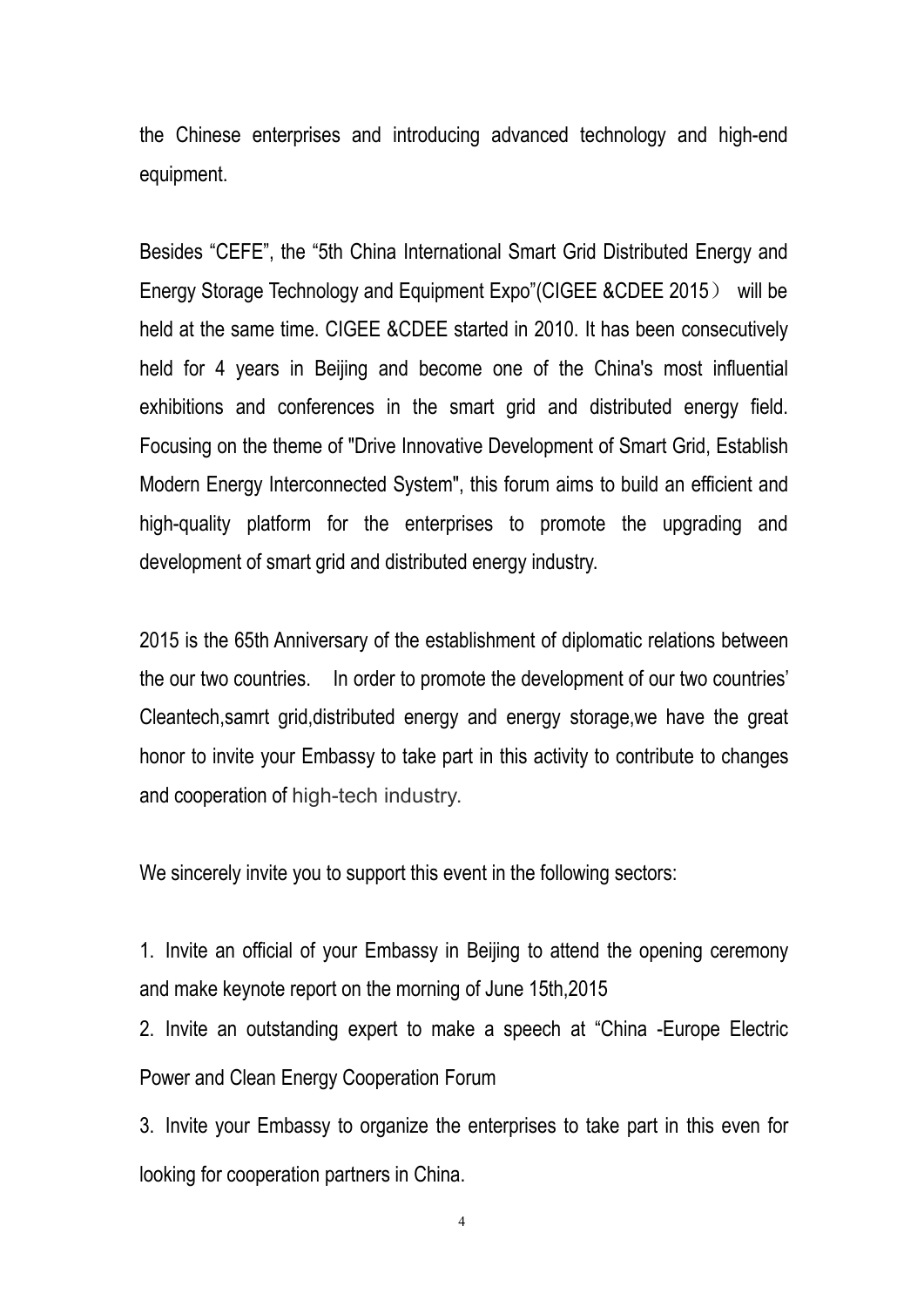Your great support will be appreciated !

#### **Contact Executive Office:**

**Frank Li**

**Manager**

#### **International Department**

Tel: +86-10-520-96900 Fax: +86-10-520-968-66

Mp: 13717678466 E-mail: frankli@devis-expo.com

www.cigee-expo.com

#### **Attachment:**

### **AGENDA OF CIGEE2015**

|                                                | June 15 <sup>th</sup> a.m                   |
|------------------------------------------------|---------------------------------------------|
| 8:50-9:20 am                                   | VIP Registration & Taking Group Photos      |
| $9:30-10:30$ am                                | <b>VIP Visiting Exhibition</b>              |
| 10:30-12:00 am                                 | Opening Ceremony & keynote Reports          |
| 14:00-17:30 pm                                 | June 15th, 2015                             |
| Forum Name                                     | Them or Involved Countries                  |
| "One Belt and One Road"                        | a. The Opportunities & Challenges on Power  |
| Cooperation<br>Electric Power<br>International | International Technology and Equipment      |
| Forum                                          | Cooperation Brought by One Belt and One     |
|                                                | Road Strategy;                              |
|                                                | b. The Key Involved Countries' Smart Grid   |
|                                                | and Distributed Energy Market and Strategy; |
|                                                | International Project Contract<br>and<br>C. |
|                                                | <b>Equipment Purchase</b>                   |
|                                                |                                             |
| China-America Smart Grid City Forum            | International<br>Communication<br>and<br>a. |
|                                                | Cooperation about China and America         |